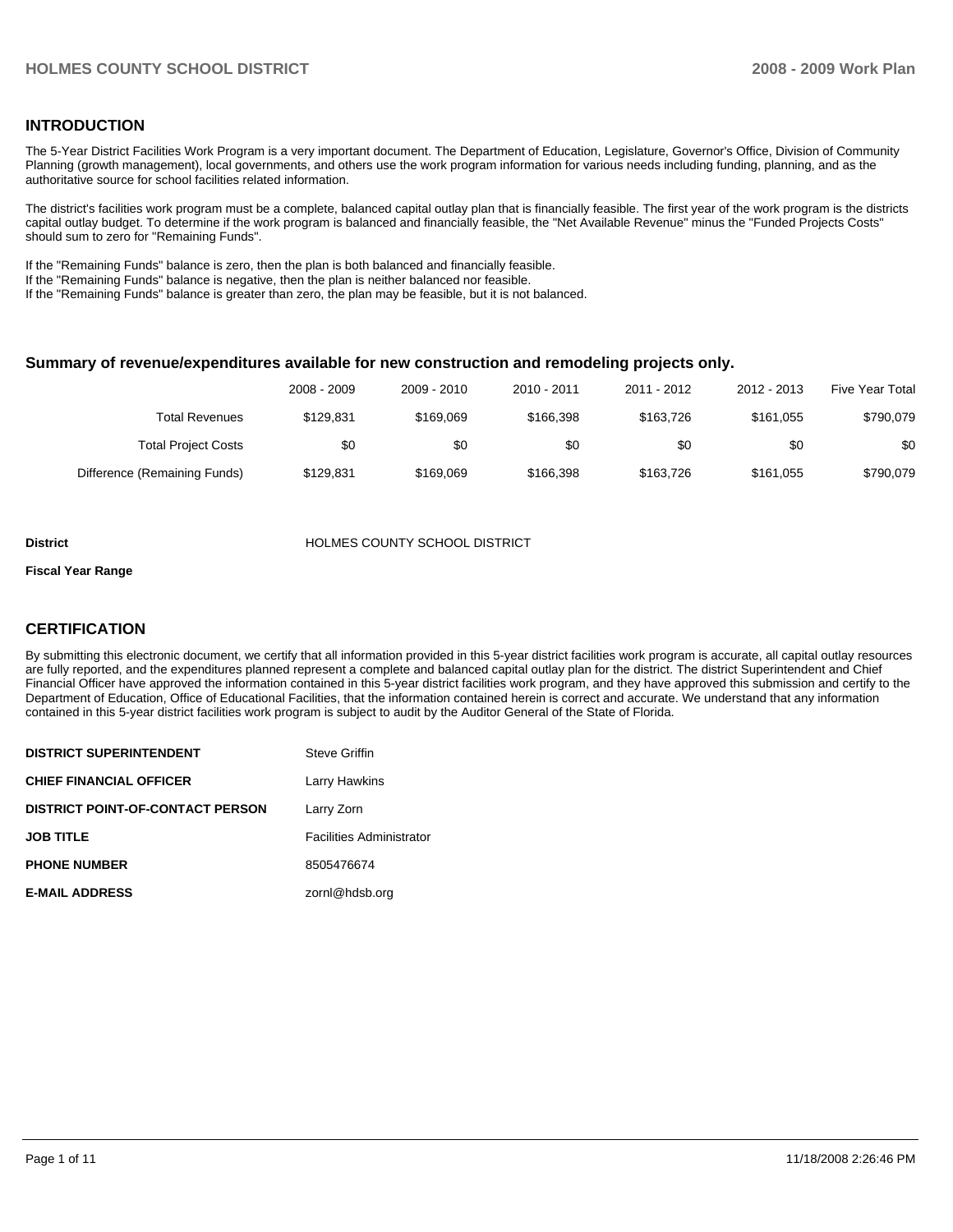# **Expenditures**

#### **Expenditure for Maintenance, Repair and Renovation from 2-Mills and PECO**

Annually, prior to the adoption of the district school budget, each school board must prepare a tentative district facilities work program that includes a schedule of major repair and renovation projects necessary to maintain the educational and ancillary facilities of the district.

| Item                                                                                                                                                                                                                                                                                              | 2008 - 2009<br><b>Actual Budget</b> | 2009 - 2010<br>Projected | 2010 - 2011<br>Projected | 2011 - 2012<br>Projected | 2012 - 2013<br>Projected | <b>Total</b> |  |  |  |
|---------------------------------------------------------------------------------------------------------------------------------------------------------------------------------------------------------------------------------------------------------------------------------------------------|-------------------------------------|--------------------------|--------------------------|--------------------------|--------------------------|--------------|--|--|--|
| <b>HVAC</b>                                                                                                                                                                                                                                                                                       | \$0                                 | \$0                      | \$0                      | \$0                      | \$0                      | \$0          |  |  |  |
| Locations: No Locations for this expenditure.                                                                                                                                                                                                                                                     |                                     |                          |                          |                          |                          |              |  |  |  |
| Flooring                                                                                                                                                                                                                                                                                          | \$0                                 | \$0                      | \$0                      | \$0                      | \$0                      | \$0          |  |  |  |
| Locations: No Locations for this expenditure.                                                                                                                                                                                                                                                     |                                     |                          |                          |                          |                          |              |  |  |  |
| Roofing                                                                                                                                                                                                                                                                                           | \$0                                 | \$0                      | \$0                      | \$0                      | \$0                      | \$0          |  |  |  |
| Locations:<br>No Locations for this expenditure.                                                                                                                                                                                                                                                  |                                     |                          |                          |                          |                          |              |  |  |  |
| Safety to Life                                                                                                                                                                                                                                                                                    | \$0                                 | \$0                      | \$0                      | \$0                      | \$0                      | \$0          |  |  |  |
| Locations: No Locations for this expenditure.                                                                                                                                                                                                                                                     |                                     |                          |                          |                          |                          |              |  |  |  |
| Fencing                                                                                                                                                                                                                                                                                           | \$0                                 | \$0                      | \$0                      | \$0                      | \$0                      | \$0          |  |  |  |
| Locations: No Locations for this expenditure.                                                                                                                                                                                                                                                     |                                     |                          |                          |                          |                          |              |  |  |  |
| Parking                                                                                                                                                                                                                                                                                           | \$0                                 | \$0                      | \$0                      | \$0                      | \$0                      | \$0          |  |  |  |
| Locations: No Locations for this expenditure.                                                                                                                                                                                                                                                     |                                     |                          |                          |                          |                          |              |  |  |  |
| Electrical                                                                                                                                                                                                                                                                                        | \$0                                 | \$0                      | \$0                      | \$0                      | \$0                      | \$0          |  |  |  |
| No Locations for this expenditure.<br>Locations:                                                                                                                                                                                                                                                  |                                     |                          |                          |                          |                          |              |  |  |  |
| Fire Alarm                                                                                                                                                                                                                                                                                        | \$0                                 | \$0                      | \$0                      | \$0                      | \$0                      | \$0          |  |  |  |
| Locations: No Locations for this expenditure.                                                                                                                                                                                                                                                     |                                     |                          |                          |                          |                          |              |  |  |  |
| Telephone/Intercom System                                                                                                                                                                                                                                                                         | \$0                                 | \$0                      | \$0                      | \$0                      | \$0                      | \$0          |  |  |  |
| Locations: No Locations for this expenditure.                                                                                                                                                                                                                                                     |                                     |                          |                          |                          |                          |              |  |  |  |
| <b>Closed Circuit Television</b>                                                                                                                                                                                                                                                                  | \$0                                 | \$0                      | \$0                      | \$0                      | \$0                      | \$0          |  |  |  |
| Locations: No Locations for this expenditure.                                                                                                                                                                                                                                                     |                                     |                          |                          |                          |                          |              |  |  |  |
| Paint                                                                                                                                                                                                                                                                                             | \$0                                 | \$0                      | \$0                      | \$0                      | \$0                      | \$0          |  |  |  |
| No Locations for this expenditure.<br>Locations:                                                                                                                                                                                                                                                  |                                     |                          |                          |                          |                          |              |  |  |  |
| Maintenance/Repair                                                                                                                                                                                                                                                                                | \$191,353                           | \$229,800                | \$307,554                | \$290,926                | \$289,910                | \$1,309,543  |  |  |  |
| ALTERNATIVE EDUCATION SCHOOL, BETHLEHEM SCHOOL, BONIFAY ELEMENTARY, BONIFAY MIDDLE, BUS BARN, HOLMES<br>Locations:<br>SENIOR HIGH, HOLMES TRANSPORTATION OFFICE, PONCE DE LEON ELEMENTARY, PONCE DE LEON SENIOR HIGH, POPLAR<br>SPRINGS SENIOR HIGH, SUPERINTENDENT'S OFFICE, SUPERVISION OFFICES |                                     |                          |                          |                          |                          |              |  |  |  |
| <b>Sub Total:</b>                                                                                                                                                                                                                                                                                 | \$191,353                           | \$229,800                | \$307,554                | \$290,926                | \$289,910                | \$1,309,543  |  |  |  |

| I PECO<br>Maintenance<br>Expenditures<br>∟ບບ | $\sim$<br>ፍ 1 Q<br>.3531<br>$\overline{\phantom{a}}$ | \$229.800<br>u suu | ---<br>\$307<br>. 554 ' | \$290.926 | \$289.910 | .309.543<br>$\sim$<br>.5 <sub>1</sub> |
|----------------------------------------------|------------------------------------------------------|--------------------|-------------------------|-----------|-----------|---------------------------------------|
|                                              |                                                      |                    |                         |           |           |                                       |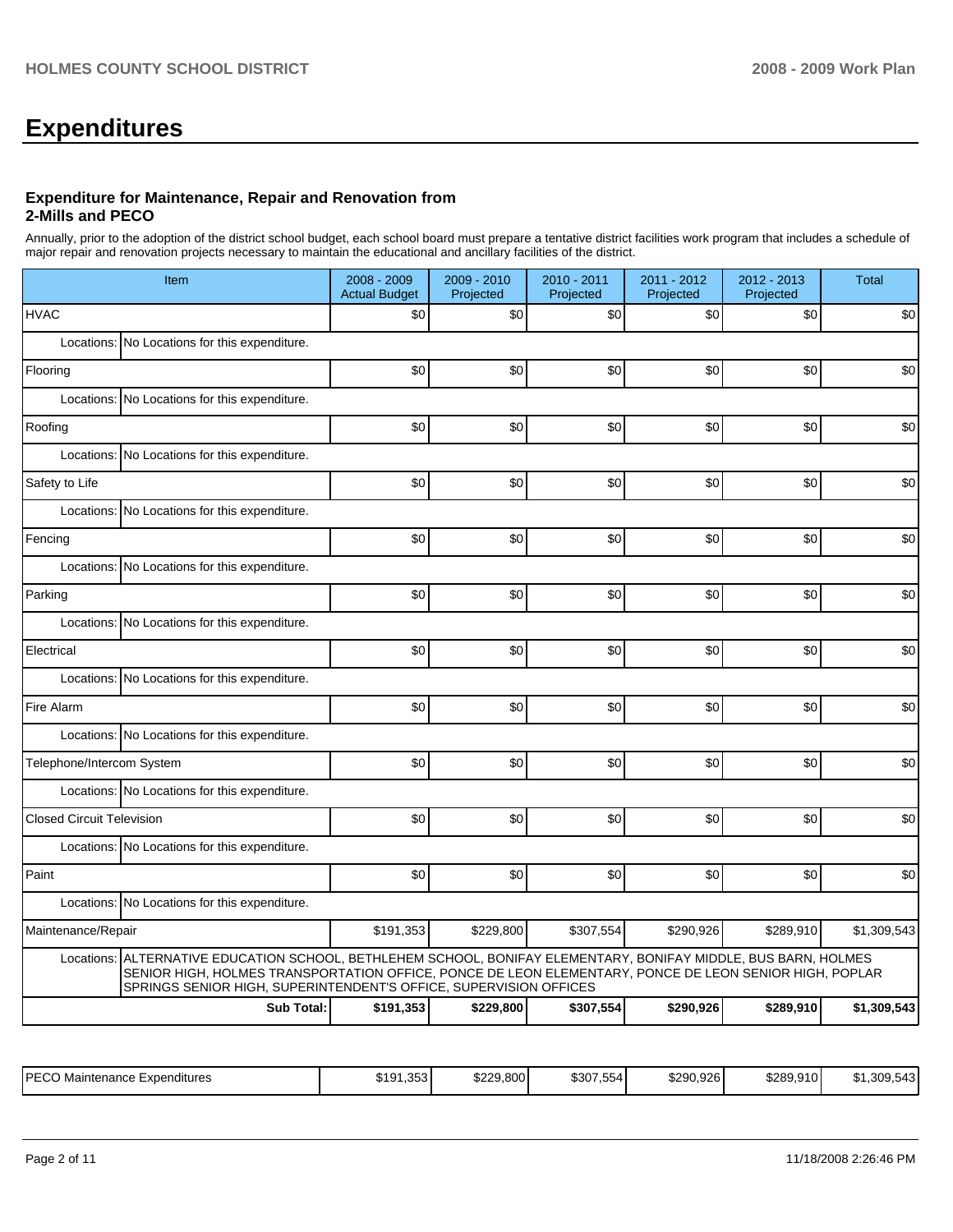| Two Milı<br>sur<br>∴ ⊺∩tal | . .<br>.51 | ות. | .51 | .<br>- DU | .nu | .nı |
|----------------------------|------------|-----|-----|-----------|-----|-----|

No items have been specified.

| Total: | \$191,353 | \$229,800 | \$307,554 | \$290.926 | \$289,910 | <b>F</b> 40 <b>I</b><br>.309.543 |
|--------|-----------|-----------|-----------|-----------|-----------|----------------------------------|

#### **Local Two Mill Expenditure For Maintenance, Repair and Renovation**

Anticipated expenditures expected from local funding sources over the years covered by the current work plan.

| Item                                    | 2008 - 2009<br><b>Actual Budget</b> | $2009 - 2010$<br>Projected | $2010 - 2011$<br>Projected | 2011 - 2012<br>Projected | $2012 - 2013$<br>Projected | <b>Total</b> |
|-----------------------------------------|-------------------------------------|----------------------------|----------------------------|--------------------------|----------------------------|--------------|
| Remaining Maint and Repair from 2 Mills | \$0                                 | \$0                        | \$0                        | \$0                      | \$0                        | \$0          |
| Maintenance/Repair Salaries             | \$0                                 | \$0                        | \$0                        | \$0                      | \$0                        | \$0          |
| <b>School Bus Purchases</b>             | \$0                                 | \$0                        | \$0                        | \$0                      | \$0                        | \$0          |
| <b>Other Vehicle Purchases</b>          | \$0                                 | \$0                        | \$0                        | \$0                      | \$0                        | \$0          |
| Capital Outlay Equipment                | \$0                                 | \$0                        | \$0                        | \$0                      | \$0                        | \$0          |
| <b>Rent/Lease Payments</b>              | \$0                                 | \$0                        | \$0                        | \$0                      | \$0                        | \$0          |
| <b>COP Debt Service</b>                 | \$0                                 | \$0                        | \$0                        | \$0                      | \$0                        | \$0          |
| <b>Rent/Lease Relocatables</b>          | \$0                                 | \$0                        | \$0                        | \$0                      | \$0                        | \$0          |
| <b>Environmental Problems</b>           | \$0                                 | \$0                        | \$0                        | \$0                      | \$0                        | \$0          |
| ls.1011.14 Debt Service                 | \$0                                 | \$0                        | \$0                        | \$0                      | \$0                        | \$0          |
| Special Facilities Account              | \$0                                 | \$0                        | \$0                        | \$0                      | \$0                        | \$0          |
| <b>Local Expenditure Totals:</b>        | \$0                                 | \$0                        | \$0                        | \$0                      | \$0                        | \$0          |

# **Revenue**

#### **2 Mill Revenue Source**

Schedule of Estimated Capital Outlay Revenue from each currently approved source which is estimated to be available for expenditures on the projects included in the tentative district facilities work program. All amounts are NET after considering carryover balances, interest earned, new COP's, 1011.14 and 1011.15 loans, etc. Districts cannot use 2-Mill funds for salaries except for those explicitly associated with maintenance/repair projects. (1011.71 (5), F.S.)

| <b>Item</b>                                                                     | Fund | $2008 - 2009$<br><b>Actual Value</b> | $2009 - 2010$<br>Projected | $2010 - 2011$<br>Projected | $2011 - 2012$<br>Projected | $2012 - 2013$<br>Projected | <b>Total</b>    |
|---------------------------------------------------------------------------------|------|--------------------------------------|----------------------------|----------------------------|----------------------------|----------------------------|-----------------|
| (1) Non-exempt property<br>lassessed valuation                                  |      | \$458,236,665                        | \$472.190.427              | \$496,153,065              | \$520,115,703              | \$544,078,340              | \$2,490,774,200 |
| (2) The Millege projected for<br>discretionary capital outlay per<br>ls.1011.71 |      | 0.00                                 | 0.00                       | 0.00                       | 0.00                       | 0.00                       |                 |
| (3) Full value of the 2-Mill<br>discretionary capital outlay per<br>ls.1011.71  |      | \$761,818                            | \$785,017                  | \$824.854                  | \$864,692                  | \$904,530                  | \$4,140,911     |
| (4) Value of the portion of the 2-<br>Mills ACTUALLY levied                     | 370  | \$0 <sub>1</sub>                     | \$0                        | \$0                        | \$0                        | \$0                        | \$0             |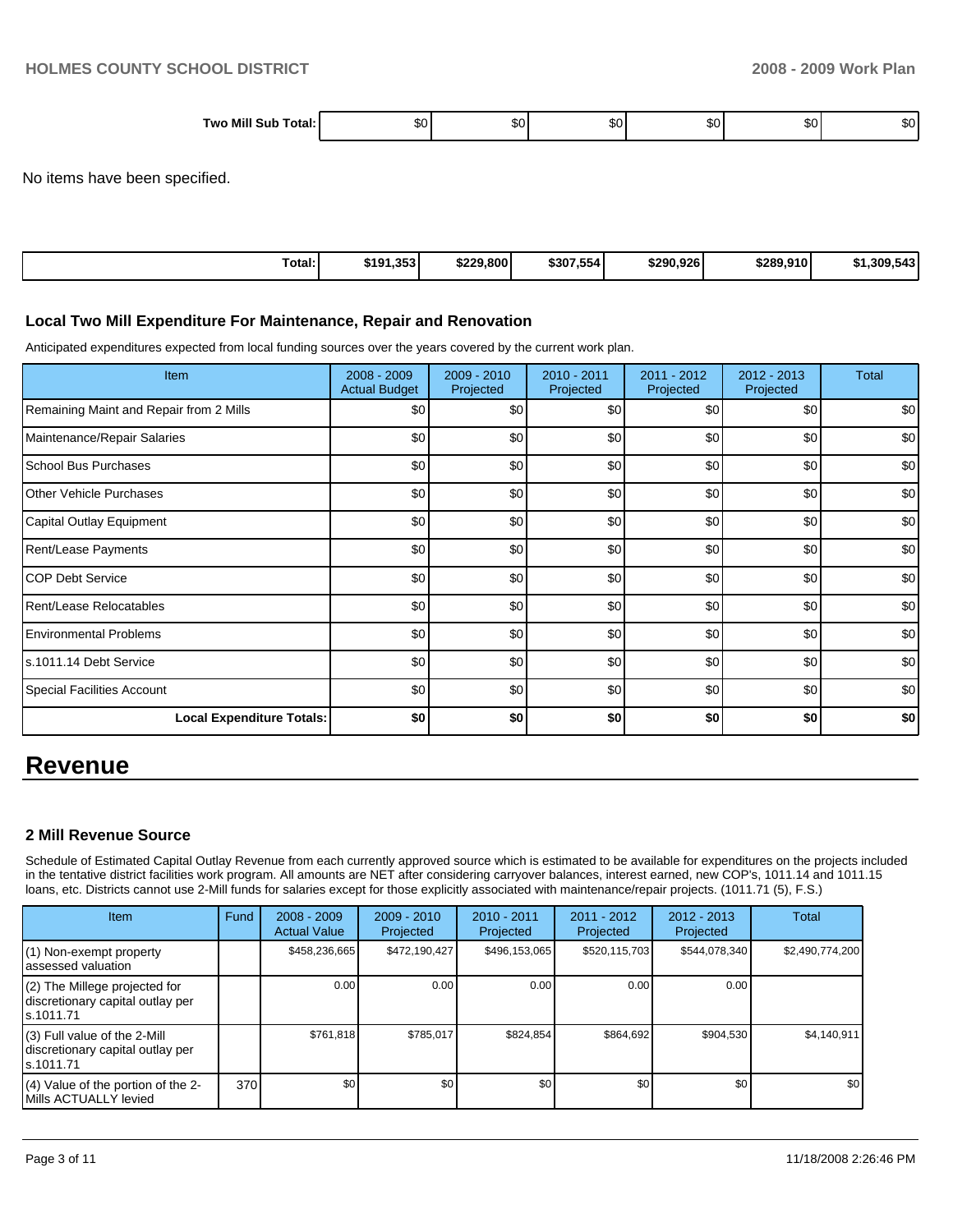| Difference of lines (3)<br>(E)<br>, and $(4)$ |  | \$761.818 | \$785,017 | \$824,854 | \$864,692 | \$904,530 | 140.91'<br>. ა4. .<br>' →∪,ອ |
|-----------------------------------------------|--|-----------|-----------|-----------|-----------|-----------|------------------------------|
|-----------------------------------------------|--|-----------|-----------|-----------|-----------|-----------|------------------------------|

#### **PECO Revenue Source**

The figure in the row designated "PECO Maintenance" will be subtracted from funds available for new construction because PECO maintenance dollars cannot be used for new construction.

| Item                                  | Fund | $2008 - 2009$<br><b>Actual Budget</b> | $2009 - 2010$<br>Projected | $2010 - 2011$<br>Projected | $2011 - 2012$<br>Projected | $2012 - 2013$<br>Projected | Total       |
|---------------------------------------|------|---------------------------------------|----------------------------|----------------------------|----------------------------|----------------------------|-------------|
| <b>IPECO New Construction</b>         | 340  | \$98,102                              | \$137,340                  | \$134.669                  | \$131.997                  | \$129.326                  | \$631,434   |
| <b>IPECO Maintenance Expenditures</b> |      | \$191,353                             | \$229,800                  | \$307.554                  | \$290.926                  | \$289,910                  | \$1,309,543 |
|                                       |      | \$289,455                             | \$367,140                  | \$442.223                  | \$422.923                  | \$419,236                  | \$1,940,977 |

#### **CO & DS Revenue Source**

Revenue from Capital Outlay and Debt Service funds.

| Item                                               | Fund | $2008 - 2009$<br><b>Actual Budget</b> | $2009 - 2010$<br>Projected | $2010 - 2011$<br>Projected | $2011 - 2012$<br>Projected | $2012 - 2013$<br>Projected | Total     |
|----------------------------------------------------|------|---------------------------------------|----------------------------|----------------------------|----------------------------|----------------------------|-----------|
| ICO & DS Cash Flow-through<br><b>I</b> Distributed | 360  | \$29.133                              | \$29.133                   | \$29.133                   | \$29,133                   | \$29,133                   | \$145.665 |
| ICO & DS Interest on<br>Undistributed CO           | 360  | \$2,596                               | \$2,596                    | \$2,596                    | \$2,596                    | \$2,596                    | \$12,980  |
|                                                    |      | \$31,729                              | \$31,729                   | \$31,729                   | \$31,729                   | \$31,729                   | \$158,645 |

#### **Fair Share Revenue Source**

All legally binding commitments for proportionate fair-share mitigation for impacts on public school facilities must be included in the 5-year district work program.

Nothing reported for this section.

#### **Sales Surtax Referendum**

Specific information about any referendum for a 1-cent or ½-cent surtax referendum during the previous year.

**Did the school district hold a surtax referendum during the past fiscal year 2007 - 2008?** No

### **Additional Revenue Source**

Any additional revenue sources

| Item                                      | 2008 - 2009<br><b>Actual Value</b> | $2009 - 2010$<br>Projected | 2010 - 2011<br>Projected | 2011 - 2012<br>Projected | $2012 - 2013$<br>Projected | Total |
|-------------------------------------------|------------------------------------|----------------------------|--------------------------|--------------------------|----------------------------|-------|
| Proceeds from a s.1011.14/15 F.S. Loans I | ¢∩<br>υU                           | ¢Λ<br>υU                   | \$0                      | \$0                      | \$0                        | \$0   |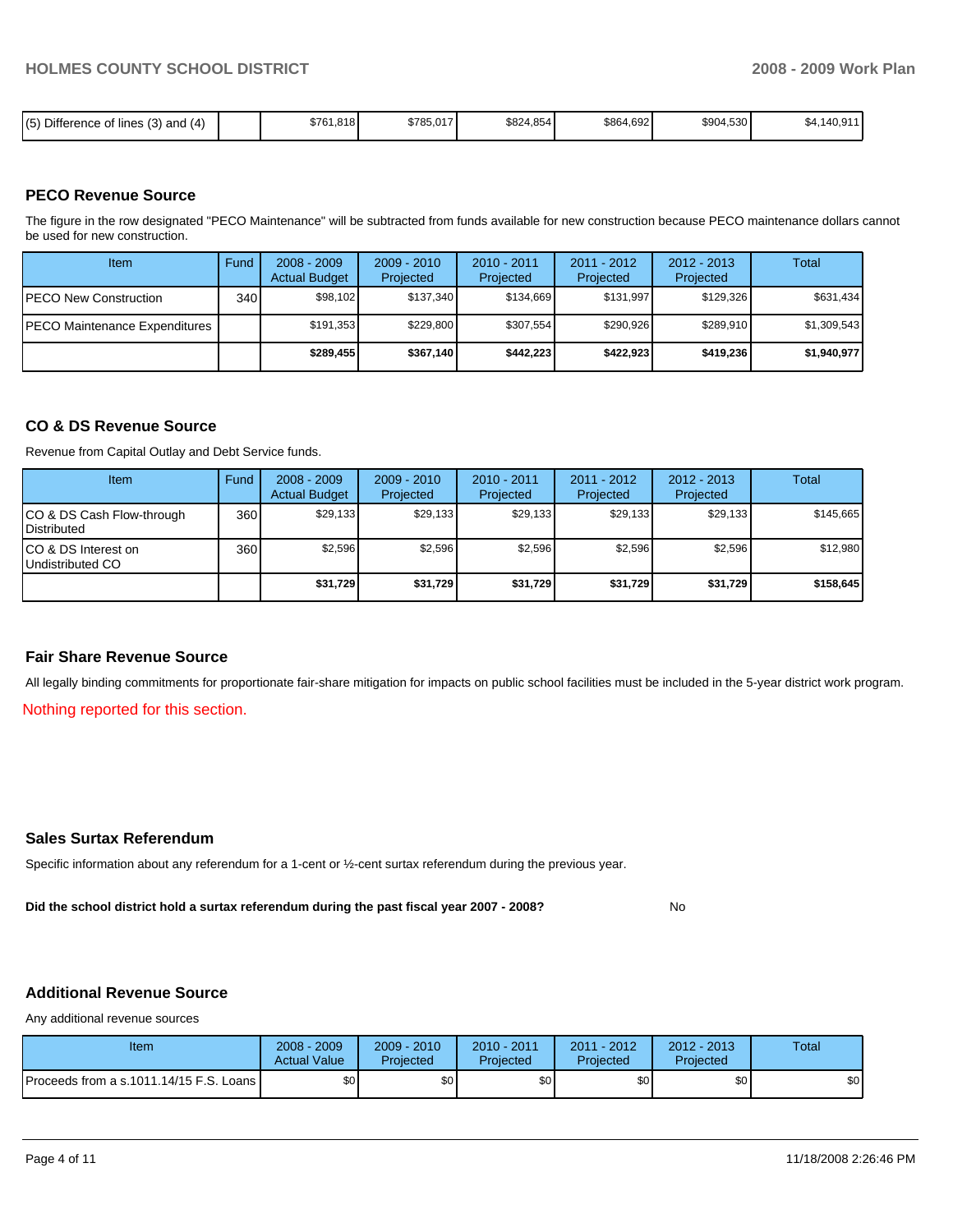## **HOLMES COUNTY SCHOOL DISTRICT 2008 - 2009 Work Plan**

| District Bonds - Voted local bond<br>referendum proceeds per s.9, Art VII<br><b>State Constitution</b> | \$0 | \$0 | \$0 | \$0 | \$0 | \$0 |
|--------------------------------------------------------------------------------------------------------|-----|-----|-----|-----|-----|-----|
| Proceeds from Special Act Bonds                                                                        | \$0 | \$0 | \$0 | \$0 | \$0 | \$0 |
| Estimated Revenue from CO & DS Bond<br>Sale                                                            | \$0 | \$0 | \$0 | \$0 | \$0 | \$0 |
| Proceeds from Voted Capital<br>Improvements millage                                                    | \$0 | \$0 | \$0 | \$0 | \$0 | \$0 |
| Other Revenue for Other Capital Projects                                                               | \$0 | \$0 | \$0 | \$0 | \$0 | \$0 |
| Proceeds from 1/2 cent sales surtax<br>authorized by school board                                      | \$0 | \$0 | \$0 | \$0 | \$0 | \$0 |
| Proceeds from local governmental<br>infrastructure sales surtax                                        | \$0 | \$0 | \$0 | \$0 | \$0 | \$0 |
| Proceeds from Certificates of<br>Participation (COP's) Sale                                            | \$0 | \$0 | \$0 | \$0 | \$0 | \$0 |
| Classrooms First Bond proceeds amount<br>authorized in FY 1997-98                                      | \$0 | \$0 | \$0 | \$0 | \$0 | \$0 |
| Classrooms for Kids                                                                                    | \$0 | \$0 | \$0 | \$0 | \$0 | \$0 |
| <b>District Equity Recognition</b>                                                                     | \$0 | \$0 | \$0 | \$0 | \$0 | \$0 |
| <b>Federal Grants</b>                                                                                  | \$0 | \$0 | \$0 | \$0 | \$0 | \$0 |
| Proportionate share mitigation (actual<br>cash revenue only, not in kind donations)                    | \$0 | \$0 | \$0 | \$0 | \$0 | \$0 |
| Impact fees received                                                                                   | \$0 | \$0 | \$0 | \$0 | \$0 | \$0 |
| Private donations                                                                                      | \$0 | \$0 | \$0 | \$0 | \$0 | \$0 |
| Grants from local governments or not-for-<br>profit organizations                                      | \$0 | \$0 | \$0 | \$0 | \$0 | \$0 |
| Interest, Including Profit On Investment                                                               | \$0 | \$0 | \$0 | \$0 | \$0 | \$0 |
| Revenue from Bonds pledging proceeds<br>from 1 cent or 1/2 cent Sales Surtax                           | \$0 | \$0 | \$0 | \$0 | \$0 | \$0 |
| <b>Fund Balance Carried Forward</b>                                                                    | \$0 | \$0 | \$0 | \$0 | \$0 | \$0 |
| Obligated Fund Balance Carried Forward                                                                 | \$0 | \$0 | \$0 | \$0 | \$0 | \$0 |
| <b>Special Facilities Account</b>                                                                      | \$0 | \$0 | \$0 | \$0 | \$0 | \$0 |
| One Cent - 1/2 Cent Sales Surtax Debt<br>Service                                                       | \$0 | \$0 | \$0 | \$0 | \$0 | \$0 |
| <b>Subtotal</b>                                                                                        | \$0 | \$0 | \$0 | \$0 | \$0 | \$0 |

# **Total Revenue Summary**

| <b>Item Name</b>                                               | $2008 - 2009$<br><b>Budget</b> | $2009 - 2010$<br>Projected | $2010 - 2011$<br>Projected | $2011 - 2012$<br>Projected | $2012 - 2013$<br>Projected | <b>Five Year Total</b> |
|----------------------------------------------------------------|--------------------------------|----------------------------|----------------------------|----------------------------|----------------------------|------------------------|
| Local Two Mill Discretionary Capital<br><b>IOutlav Revenue</b> | \$0                            | \$٥Ι                       | \$0                        | \$0 <sub>1</sub>           | \$0                        | \$0                    |
| <b>IPECO and 2 Mill Maint and Other 2 Mill</b><br>Expenditures | \$0                            | \$٥Ι                       | \$0                        | \$0                        | \$0                        | \$0                    |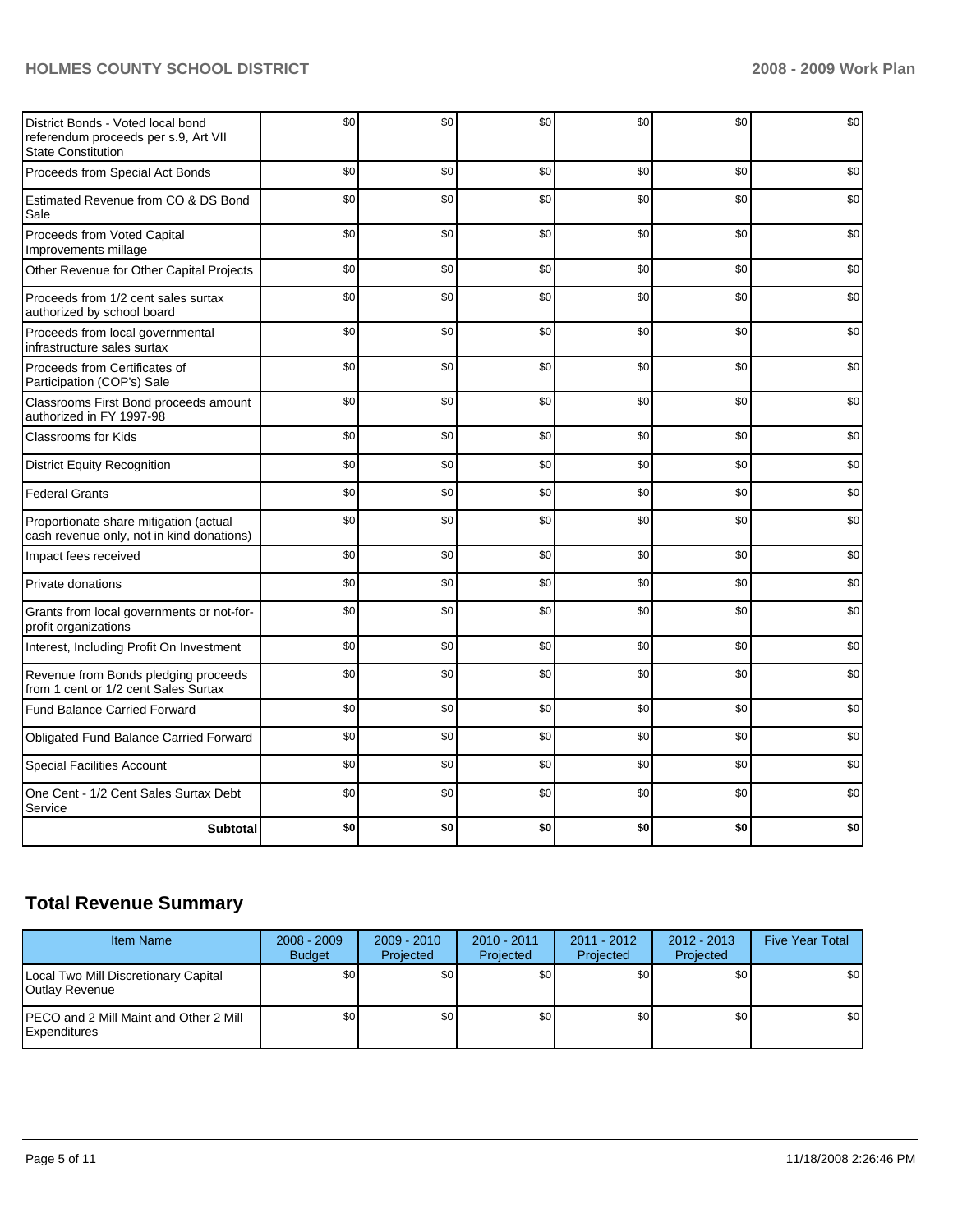### **HOLMES COUNTY SCHOOL DISTRICT 2008 - 2009 Work Plan**

| IPECO Maintenance Revenue                    | \$191,353                    | \$229,800                | \$307,554                | \$290,926                | \$289,910                  | \$1,309,543            |
|----------------------------------------------|------------------------------|--------------------------|--------------------------|--------------------------|----------------------------|------------------------|
| <b>Available 2 Mill for New Construction</b> | \$0                          | \$0                      | \$0                      | \$0                      | \$0                        | \$0                    |
| <b>Item Name</b>                             | 2008 - 2009<br><b>Budget</b> | 2009 - 2010<br>Projected | 2010 - 2011<br>Projected | 2011 - 2012<br>Projected | $2012 - 2013$<br>Projected | <b>Five Year Total</b> |
| ICO & DS Revenue                             | \$31,729                     | \$31,729                 | \$31,729                 | \$31,729                 | \$31,729                   | \$158,645              |
| <b>IPECO New Construction Revenue</b>        | \$98,102                     | \$137,340                | \$134,669                | \$131,997                | \$129,326                  | \$631,434              |
| Other/Additional Revenue                     | \$0                          | \$0                      | \$0                      | \$0                      | \$0                        | \$0                    |
| <b>Total Additional Revenue</b>              | \$129,831                    | \$169,069                | \$166,398                | \$163,726                | \$161,055                  | \$790,079              |
| <b>Total Available Revenue</b>               | \$129,831                    | \$169,069                | \$166,398                | \$163,726                | \$161,055                  | \$790,079              |

# **Tracking**

# **Capacity Tracking**

| Location                                     | $2008 -$<br>2009 Satis.<br>Stu. Sta. | Actual<br>$2008 -$<br><b>2009 FISH</b><br>Capacity | Actual<br>$2007 -$<br>2008<br><b>COFTE</b> | # Class<br>Rooms | Actual<br>Average<br>$2008 -$<br>2009 Class<br><b>Size</b> | Actual<br>$2008 -$<br>2009<br><b>Utilization</b> | <b>New</b><br>Stu.<br>Capacity | <b>New</b><br>Rooms to<br>be<br>Added/Re<br>moved | Projected<br>$2012 -$<br>2013<br><b>COFTE</b> | Projected<br>$2012 -$<br>2013<br>Utilization | Projected<br>$2012 -$<br>2013 Class<br><b>Size</b> |
|----------------------------------------------|--------------------------------------|----------------------------------------------------|--------------------------------------------|------------------|------------------------------------------------------------|--------------------------------------------------|--------------------------------|---------------------------------------------------|-----------------------------------------------|----------------------------------------------|----------------------------------------------------|
| SUPERINTENDENT'S<br><b>OFFICE</b>            | $\Omega$                             | 0                                                  | 0                                          | $\overline{0}$   | $\Omega$                                                   | 0.00%                                            | 0                              | $\Omega$                                          | 0                                             | 0.00%                                        | $\Omega$                                           |
| IALTERNATIVE<br><b>EDUCATION SCHOOL</b>      | $\Omega$                             | 0                                                  | 0                                          | $\mathbf 0$      | $\Omega$                                                   | 0.00%                                            | 0                              | $\Omega$                                          | $\Omega$                                      | 0.00%                                        | $\mathbf 0$                                        |
| <b>IBONIFAY MIDDLE</b>                       | 822                                  | 740                                                | 544                                        | 34               | 16                                                         | 74.00 %                                          | 0                              | $\Omega$                                          | 500                                           | 68.00 %                                      | 15                                                 |
| <b>IPOPLAR SPRINGS</b><br><b>SENIOR HIGH</b> | 515                                  | 464                                                | 310                                        | 24               | 13                                                         | 67.00 %                                          | 0                              | $\Omega$                                          | 320                                           | 69.00 %                                      | 13                                                 |
| <b>BETHLEHEM SCHOOL</b>                      | 873                                  | 786                                                | 508                                        | 42               | 12                                                         | 65.00 %                                          | 0                              | $\Omega$                                          | 515                                           | 66.00 %                                      | 12                                                 |
| IPROSPERITY<br>IELEMENTARY                   | 0                                    | 0                                                  | $\Omega$                                   | $\Omega$         | $\Omega$                                                   | 0.00%                                            | 0                              | $\Omega$                                          | $\Omega$                                      | 0.00%                                        | $\Omega$                                           |
| PONCE DE LEON<br>ISENIOR HIGH                | 568                                  | 511                                                | 408                                        | 23               | 18                                                         | 80.00 %                                          | 0                              | $\Omega$                                          | 437                                           | 86.00 %                                      | 19                                                 |
| PONCE DE LEON<br>IELEMENTARY                 | 478                                  | 478                                                | 353                                        | 25               | 14                                                         | 74.00 %                                          | $\Omega$                       | $\Omega$                                          | 365                                           | 76.00 %                                      | 15                                                 |
| <b>BONIFAY ELEMENTARY</b>                    | 858                                  | 858                                                | 705                                        | 47               | 15                                                         | 82.00 %                                          | $\Omega$                       | $\Omega$                                          | 732                                           | 85.00 %                                      | 16                                                 |
| <b>HOLMES SENIOR HIGH</b>                    | 757                                  | 606                                                | 443                                        | 34               | 13                                                         | 73.00 %                                          | $\Omega$                       | $\Omega$                                          | 475                                           | 78.00 %                                      | 14                                                 |
| PONCE DE LEON<br>SENIOR HIGH (OLD)           | 30                                   | 0                                                  | $\Omega$                                   | 1                | 0                                                          | 0.00%                                            | $\Omega$                       | $\Omega$                                          | 0                                             | 0.00%                                        | $\mathbf 0$                                        |
|                                              | 4,901                                | 4,443                                              | 3,270                                      | 230              | 14                                                         | 73.61 %                                          | 0                              | $\Omega$                                          | 3,344                                         | 75.26 %                                      | 15                                                 |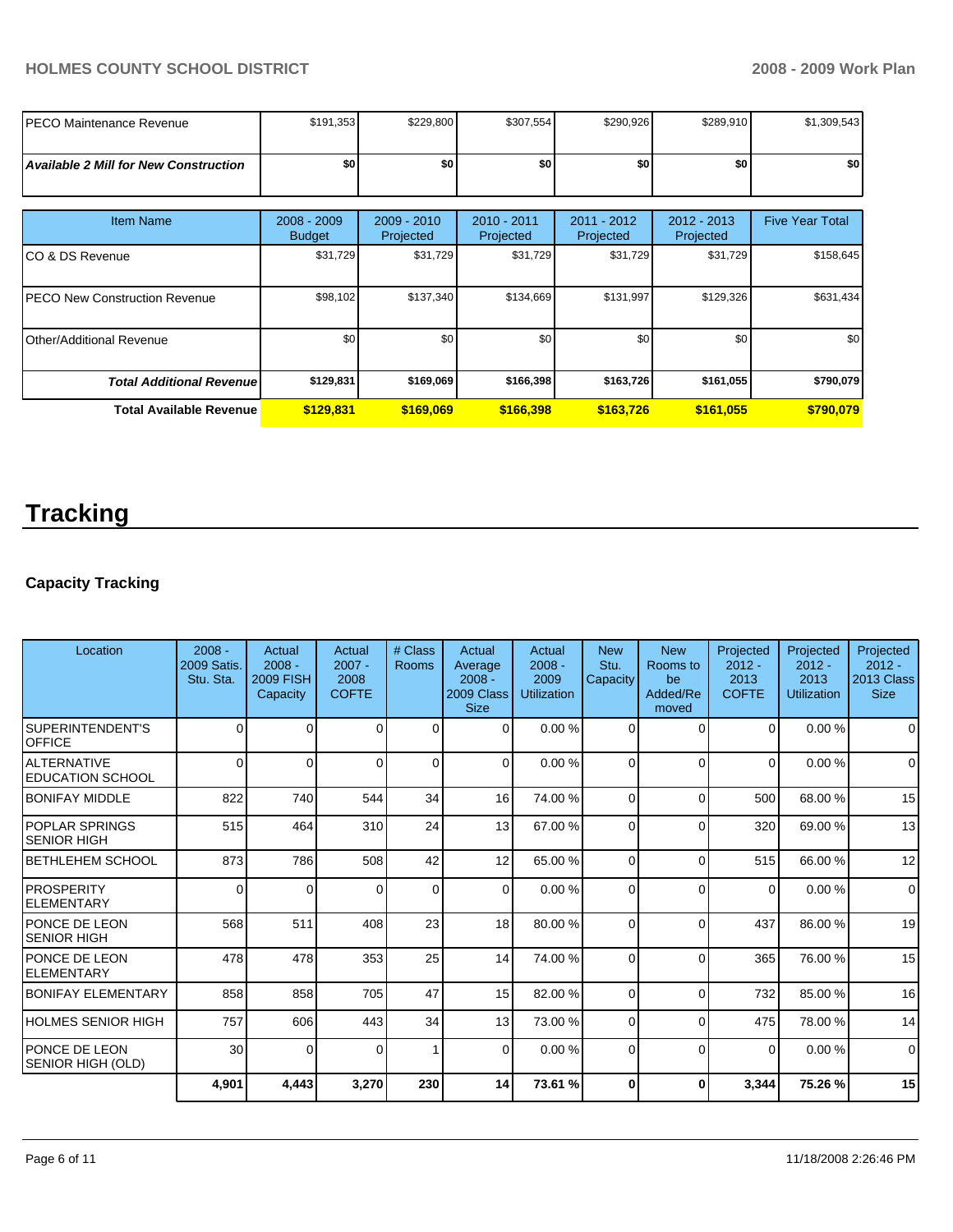The COFTE Projected Total (3,344) for 2012 - 2013 must match the Official Forecasted COFTE Total (3,345 ) for 2012 - 2013 before this section can be completed. In the event that the COFTE Projected Total does not match the Official forecasted COFTE, then the Balanced Projected COFTE Table should be used to balance COFTE.

| Projected COFTE for 2012 - 2013 |       |  |  |  |  |
|---------------------------------|-------|--|--|--|--|
| Elementary (PK-3)               | 1,146 |  |  |  |  |
| Middle (4-8)                    | 1,319 |  |  |  |  |
| High (9-12)                     | 879   |  |  |  |  |
|                                 | 3,345 |  |  |  |  |

| <b>Grade Level Type</b> | <b>Balanced Projected</b><br>COFTE for 2012 - 2013 |
|-------------------------|----------------------------------------------------|
| Elementary (PK-3)       |                                                    |
| Middle (4-8)            |                                                    |
| High (9-12)             |                                                    |
|                         | 3.3                                                |

#### **Relocatable Replacement**

Number of relocatable classrooms clearly identified and scheduled for replacement in the school board adopted financially feasible 5-year district work program.

| Location                               | 2009<br>2008 | $-2010$<br>$2009 -$ | $2010 - 2011$ | $-2012$<br>2011 | 2012 - 2013 | Year 5 Total |
|----------------------------------------|--------------|---------------------|---------------|-----------------|-------------|--------------|
| <b>Total Relocatable Replacements:</b> |              |                     |               |                 |             |              |

#### **Charter Schools Tracking**

Information regarding the use of charter schools.

Nothing reported for this section.

#### **Special Purpose Classrooms Tracking**

The number of classrooms that will be used for certain special purposes in the current year, by facility and type of classroom, that the district will, 1), not use for educational purposes, and 2), the co-teaching classrooms that are not open plan classrooms and will be used for educational purposes.

| School                               | <b>School Type</b>                   | # of Elementary<br>K-3 Classrooms | # of Middle 4-8<br><b>Classrooms</b> | # of High $9-12$<br><b>Classrooms</b> | # of $ESE$<br><b>Classrooms</b> | # of Combo<br><b>Classrooms</b> | Total<br>Classrooms |
|--------------------------------------|--------------------------------------|-----------------------------------|--------------------------------------|---------------------------------------|---------------------------------|---------------------------------|---------------------|
|                                      | <b>Total Educational Classrooms:</b> |                                   |                                      |                                       |                                 |                                 | 0                   |
| School                               | <b>School Type</b>                   | # of Elementary<br>K-3 Classrooms | # of Middle 4-8<br>Classrooms        | # of High $9-12$<br>Classrooms        | # of $ESE$<br><b>Classrooms</b> | # of Combo<br><b>Classrooms</b> | Total<br>Classrooms |
| <b>Total Co-Teaching Classrooms:</b> |                                      |                                   |                                      |                                       |                                 |                                 | 0                   |

#### **Infrastructure Tracking**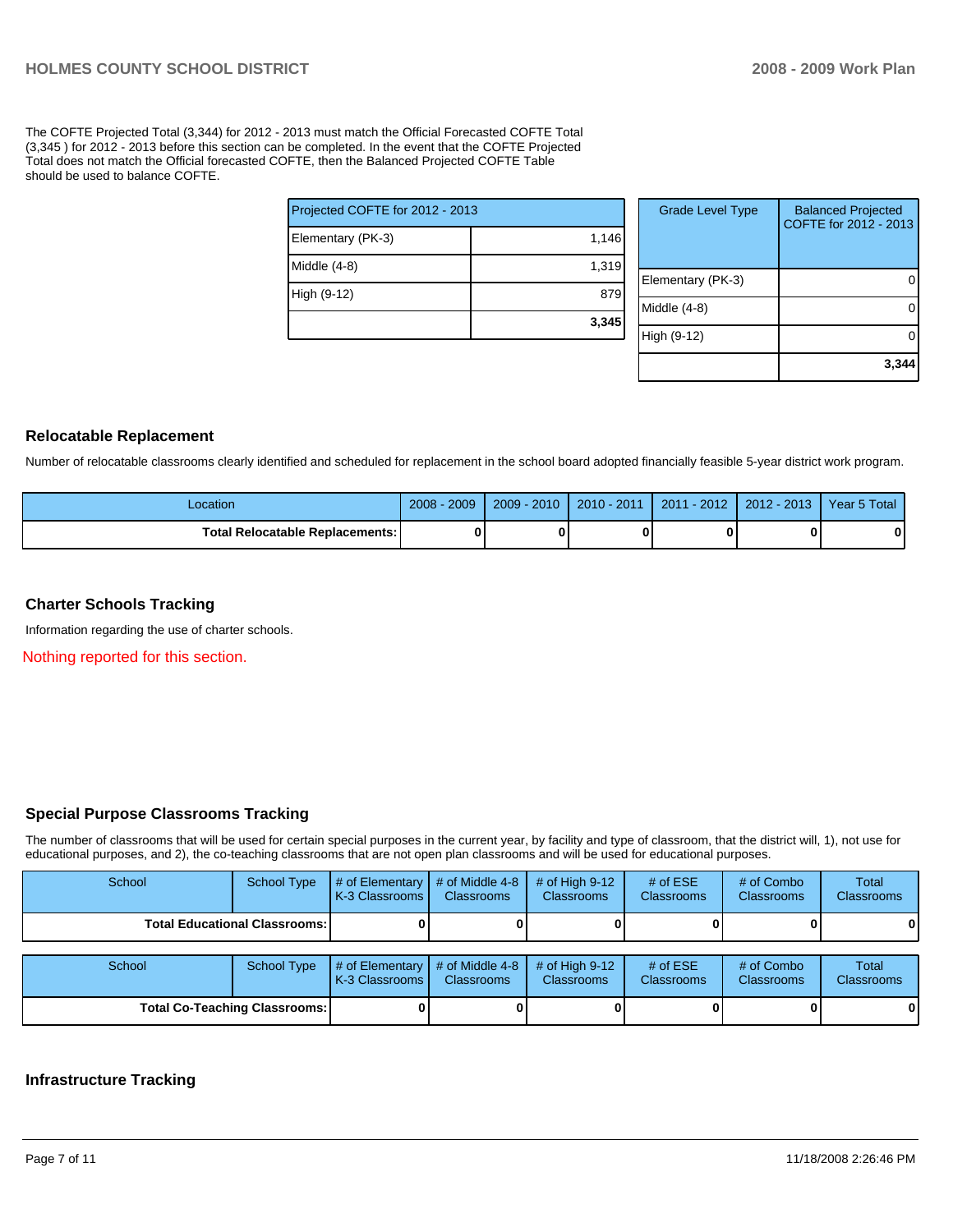**Necessary offsite infrastructure requirements resulting from expansions or new schools. This section should include infrastructure information related to capacity project schedules and other project schedules (Section 4).** 

Not Specified

**Proposed location of planned facilities, whether those locations are consistent with the comprehensive plans of all affected local governments, and recommendations for infrastructure and other improvements to land adjacent to existing facilities. Provisions of 1013.33(12), (13) and (14) and 1013.36 must be addressed for new facilities planned within the 1st three years of the plan (Section 5).** 

Not Specified

**Consistent with Comp Plan?** No

#### **Net New Classrooms**

The number of classrooms, by grade level and type of construction, that were added during the last fiscal year.

| List the net new classrooms added in the 2007 - 2008 fiscal year.                                                                                       |                            |                                   |                                | year.                  |                              | List the net new classrooms to be added in the 2008 - 2009 fiscal      |                                |                        |
|---------------------------------------------------------------------------------------------------------------------------------------------------------|----------------------------|-----------------------------------|--------------------------------|------------------------|------------------------------|------------------------------------------------------------------------|--------------------------------|------------------------|
| "Classrooms" is defined as capacity carrying classrooms that are added to increase<br>capacity to enable the district to meet the Class Size Amendment. |                            |                                   |                                |                        |                              | Totals for fiscal year 2008 - 2009 should match totals in Section 15A. |                                |                        |
| Location                                                                                                                                                | 2007 - 2008 #<br>Permanent | $2007 - 2008$ #<br><b>Modular</b> | $2007 - 2008$ #<br>Relocatable | $2007 - 2008$<br>Total | $2008 - 2009$ #<br>Permanent | $2008 - 2009$ #<br>Modular                                             | $2008 - 2009$ #<br>Relocatable | $2008 - 2009$<br>Total |
| Elementary (PK-3)                                                                                                                                       |                            |                                   |                                |                        |                              |                                                                        |                                |                        |
| Middle (4-8)                                                                                                                                            |                            |                                   |                                |                        |                              |                                                                        |                                |                        |
| High (9-12)                                                                                                                                             |                            |                                   |                                |                        |                              |                                                                        |                                |                        |
|                                                                                                                                                         |                            |                                   |                                |                        |                              |                                                                        |                                | 0                      |

#### **Relocatable Student Stations**

Number of students that will be educated in relocatable units, by school, in the current year, and the projected number of students for each of the years in the workplan.

| <b>Site</b>                       | $2008 - 2009$ | $2009 - 2010$ | $2010 - 2011$ | $2011 - 2012$ | $2012 - 2013$ | 5 Year Average  |
|-----------------------------------|---------------|---------------|---------------|---------------|---------------|-----------------|
| <b>IBONIFAY MIDDLE</b>            | 22            | 32            | 32            | 32            | 32            | 30 <sub>l</sub> |
| IPOPLAR SPRINGS SENIOR HIGH       |               |               |               | $\Omega$      |               | $\Omega$        |
| <b>IBETHLEHEM SCHOOL</b>          |               |               |               | $\Omega$      |               | 0               |
| <b>IPONCE DE LEON SENIOR HIGH</b> |               | 0             | 0             | $\Omega$      |               | $\overline{0}$  |
| <b>PONCE DE LEON ELEMENTARY</b>   | 120           | 105           | 105           | 105           | 80            | 103             |
| <b>IBONIFAY ELEMENTARY</b>        | 92            | 70            | 70            | 70            | 70            | 74              |
| <b>IHOLMES SENIOR HIGH</b>        |               | 25            | 25            | 25            | 25            | 20 <sup>1</sup> |
| <b>SUPERINTENDENT'S OFFICE</b>    |               | U             |               | $\Omega$      |               | $\Omega$        |
| IALTERNATIVE EDUCATION SCHOOL     |               | $\Omega$      | O             | $\Omega$      |               | $\Omega$        |
| <b>PROSPERITY ELEMENTARY</b>      |               | <sup>n</sup>  | O             | $\Omega$      | $\Omega$      | $\Omega$        |
| PONCE DE LEON SENIOR HIGH (OLD)   |               | ∩             |               | $\Omega$      |               | $\Omega$        |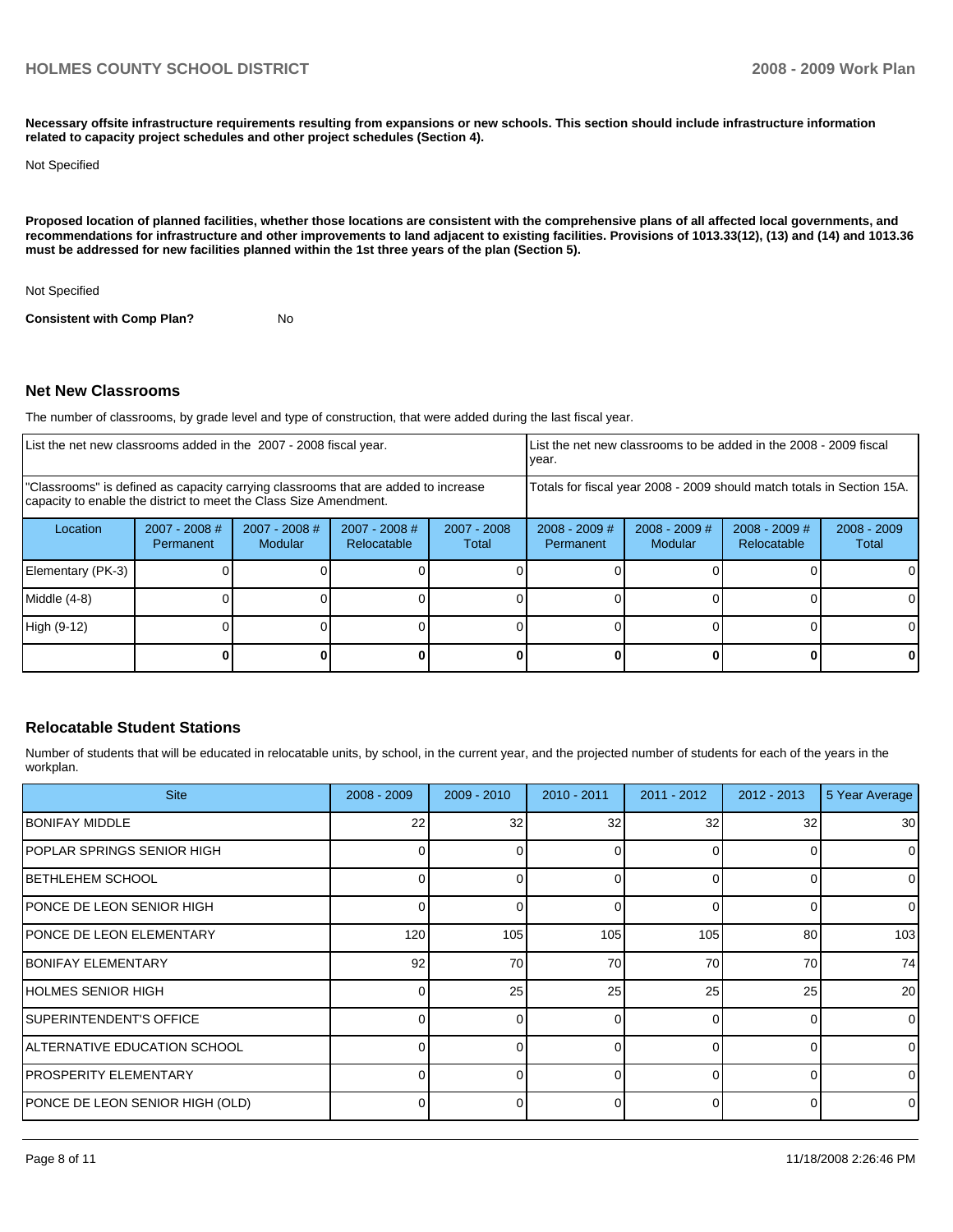### **HOLMES COUNTY SCHOOL DISTRICT 2008 - 2009 Work Plan**

| Totals for HOLMES COUNTY SCHOOL DISTRICT          |            |           |       |       |       |       |
|---------------------------------------------------|------------|-----------|-------|-------|-------|-------|
| Total students in relocatables by year.           | <b>234</b> | 232       | 232   | 232   | 207   | 227   |
| Total number of COFTE students projected by year. | 3,232      | 3,265     | 3,323 | 3,328 | 3,345 | 3.299 |
| Percent in relocatables by year.                  | 7%         | <b>7%</b> | 7%1   | 7 % I | 6 % l | 7 %   |

#### **Leased Facilities Tracking**

Exising leased facilities and plans for the acquisition of leased facilities, including the number of classrooms and student stations, as reported in the educational plant survey, that are planned in that location at the end of the five year workplan.

| Location                        | # of Leased<br>Classrooms 2008 -<br>2009 | <b>FISH Student</b><br><b>Stations</b> | Owner | # of Leased<br>Classrooms 2012 -<br>2013 | <b>FISH Student</b><br><b>Stations</b> |
|---------------------------------|------------------------------------------|----------------------------------------|-------|------------------------------------------|----------------------------------------|
| SUPERINTENDENT'S OFFICE         | $\Omega$                                 | 0                                      |       | 0                                        | 0                                      |
| ALTERNATIVE EDUCATION SCHOOL    | 0                                        | 0                                      |       | 0                                        |                                        |
| <b>BONIFAY MIDDLE</b>           | 2                                        | 32                                     |       | 0                                        |                                        |
| IPOPLAR SPRINGS SENIOR HIGH     | $\Omega$                                 | $\Omega$                               |       | 0                                        | 0                                      |
| IBETHLEHEM SCHOOL               | 0                                        | 0                                      |       | 0                                        | 0                                      |
| <b>PROSPERITY ELEMENTARY</b>    | 0                                        | ∩                                      |       | 0                                        |                                        |
| PONCE DE LEON SENIOR HIGH       | $\Omega$                                 | $\Omega$                               |       | 0                                        | <sup>0</sup>                           |
| PONCE DE LEON ELEMENTARY        |                                          | 22                                     |       | 0                                        | <sup>0</sup>                           |
| <b>BONIFAY ELEMENTARY</b>       | 0                                        | ∩                                      |       | $\Omega$                                 |                                        |
| HOLMES SENIOR HIGH              |                                          | 25                                     |       | $\Omega$                                 | ∩                                      |
| PONCE DE LEON SENIOR HIGH (OLD) | 0                                        | 0                                      |       | 0                                        | $\Omega$                               |
|                                 |                                          | 79                                     |       | 0                                        |                                        |

#### **Failed Standard Relocatable Tracking**

Relocatable units currently reported by school, from FISH, and the number of relocatable units identified as 'Failed Standards'.

Nothing reported for this section.

# **Long Range Planning**

#### **Ten-Year Maintenance**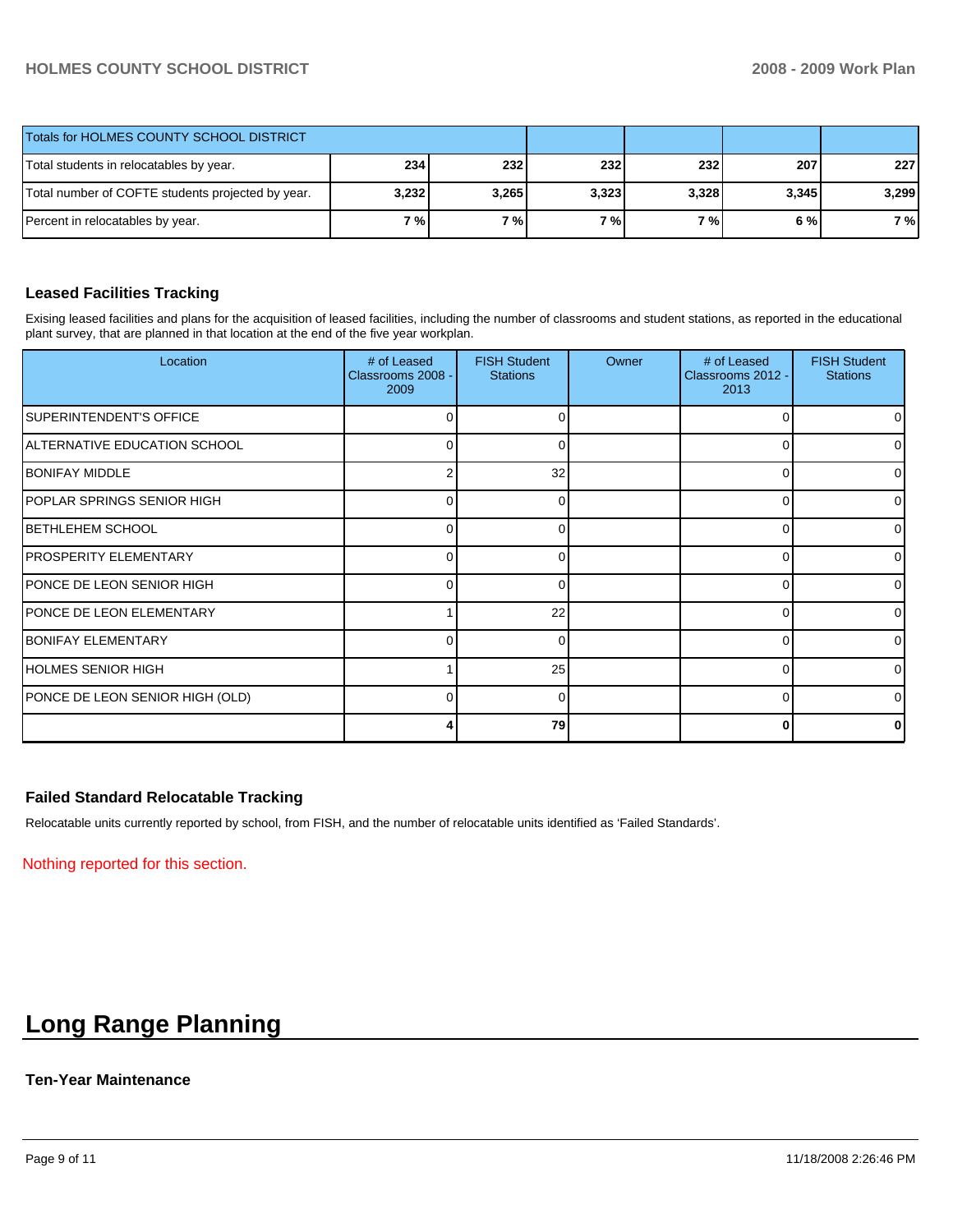District projects and locations regarding the projected need for major renovation, repair, and maintenance projects within the district in years 6-10 beyond the projects plans detailed in the five years covered by the work plan.

Nothing reported for this section.

#### **Ten-Year Capacity**

Schedule of capital outlay projects projected to ensure the availability of satisfactory student stations for the projected student enrollment in K-12 programs for the future 5 years beyond the 5-year district facilities work program.

Nothing reported for this section.

#### **Ten-Year Planned Utilization**

Schedule of planned capital outlay projects identifying the standard grade groupings, capacities, and planned utilization rates of future educational facilities of the district for both permanent and relocatable facilities.

| Grade Level Projections         | <b>FISH</b><br><b>Student</b><br><b>Stations</b> | Actual 2007 -<br><b>2008 FISH</b><br>Capacity | Actual<br>$2007 -$<br>2008<br><b>COFTE</b> | Actual 2007 - 2008<br><b>Utilization</b> | Actual 2008 - 2009 / 2017 - 2018 new<br>Student Capacity to be added/removed | 2018 COFTE | Projected 2017 - Projected 2017 -<br>2018 Utilization |
|---------------------------------|--------------------------------------------------|-----------------------------------------------|--------------------------------------------|------------------------------------------|------------------------------------------------------------------------------|------------|-------------------------------------------------------|
| Elementary - District<br>Totals | 1,380                                            | 1,380                                         | 1,057.92                                   | 76.67 %                                  |                                                                              | 1,286      | 93.19 %                                               |
| Middle - District Totals        | 844                                              | 760                                           | 544.42                                     | 71.58 %                                  |                                                                              | 526        | 69.21 %                                               |
| High - District Totals          | 2,738                                            | 2,387                                         | ,668.04                                    | 69.88 %                                  |                                                                              | 1.676      | 70.21 %                                               |
| Other - ESE, etc                | 52                                               |                                               | 0.00                                       | 0.00%                                    |                                                                              |            | 0.00%                                                 |
|                                 | 5,014                                            | 4,527                                         | 3,270.38                                   | 72.24 %                                  |                                                                              | 3,488      | 77.05 %                                               |

### **Ten-Year Infrastructure Planning**

**Proposed Location of Planned New, Remodeled, or New Additions to Facilities in 06 thru 10 out years (Section 28).** 

Nothing reported for this section.

Plans for closure of any school, including plans for disposition of the facility or usage of facility space, and anticipated revenues in the 06 thru 10 out **years (Section 29).** 

Nothing reported for this section.

#### **Twenty-Year Maintenance**